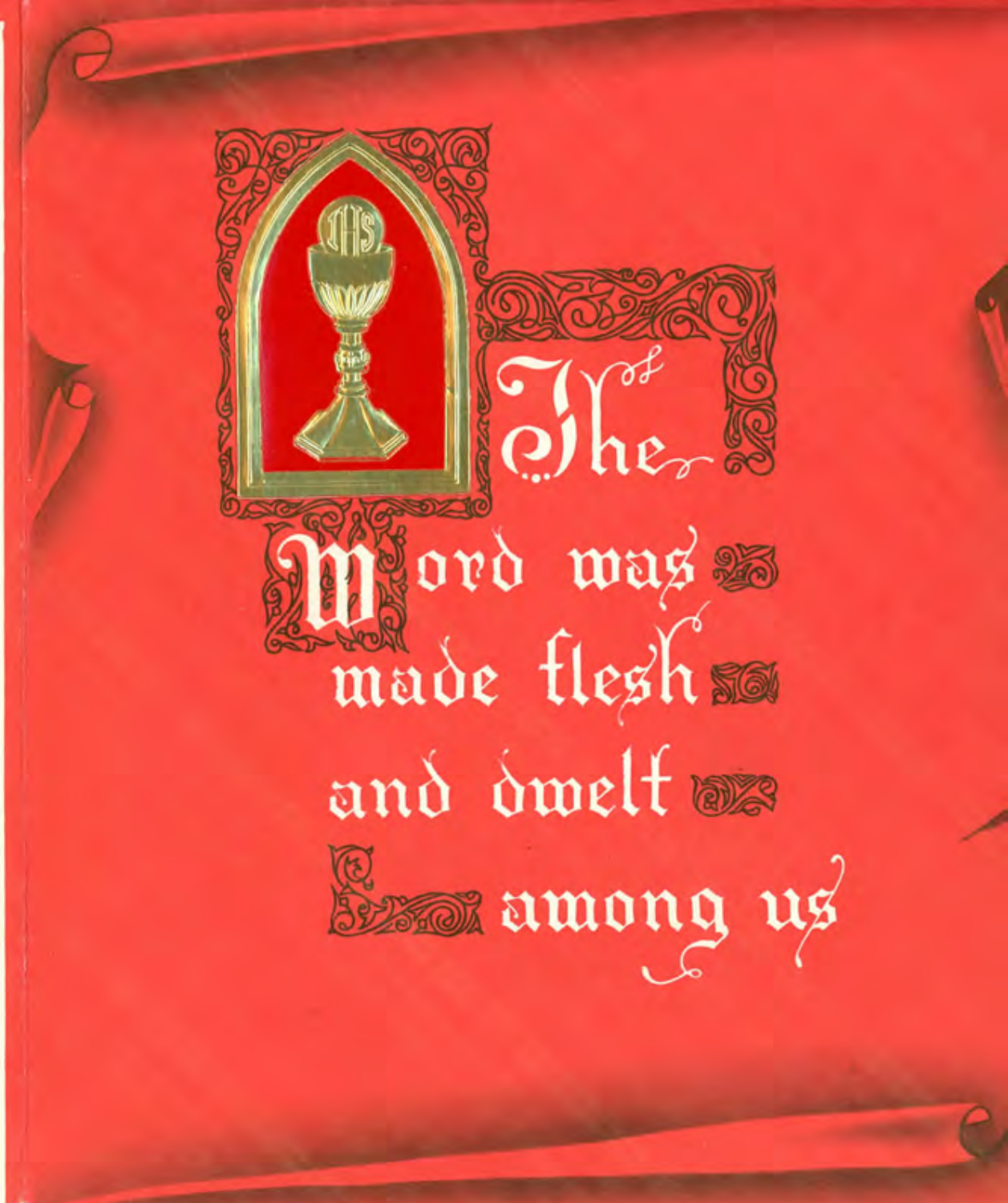The Birth of the Savior on Mary's altar on Christmas Night

Mary Christman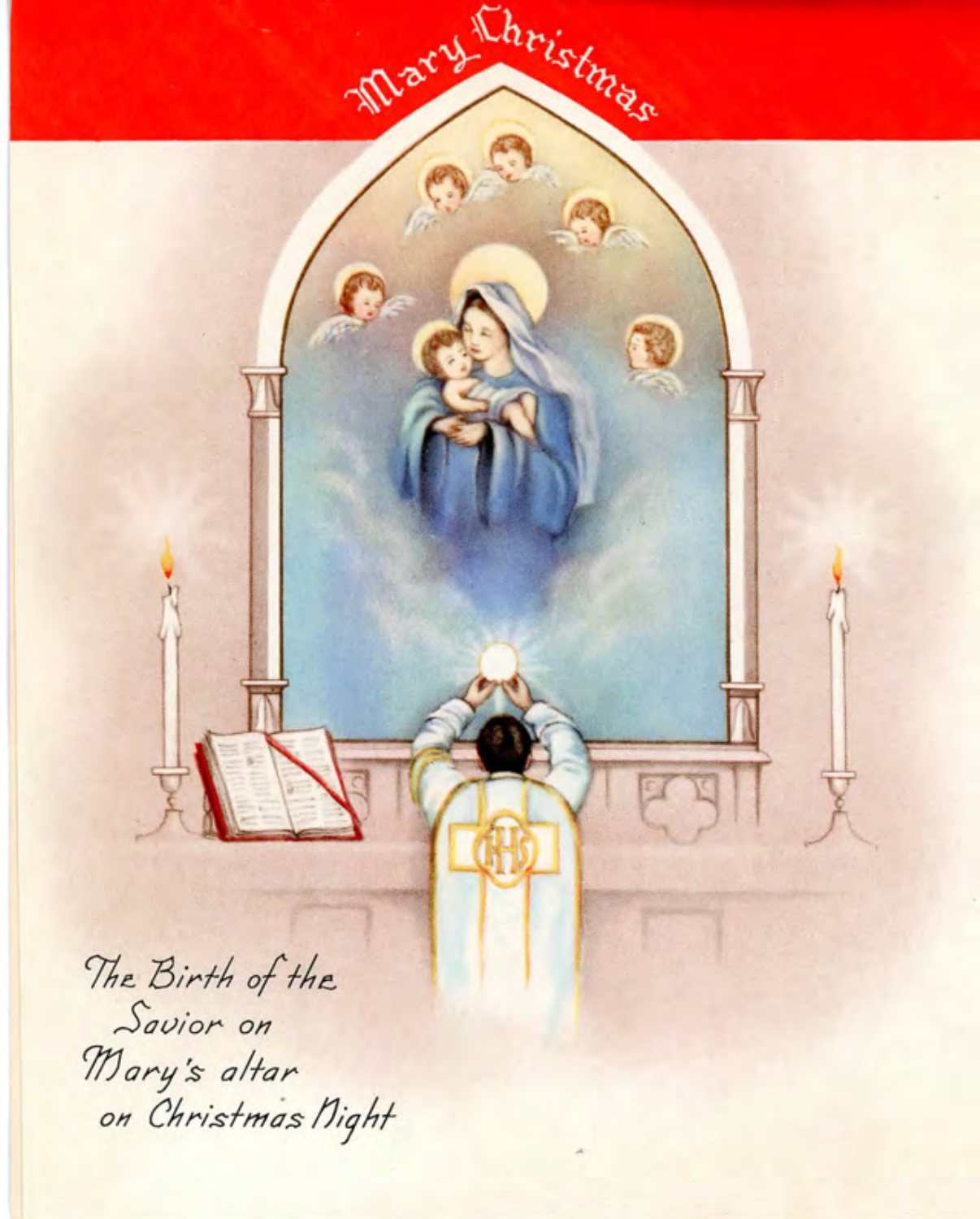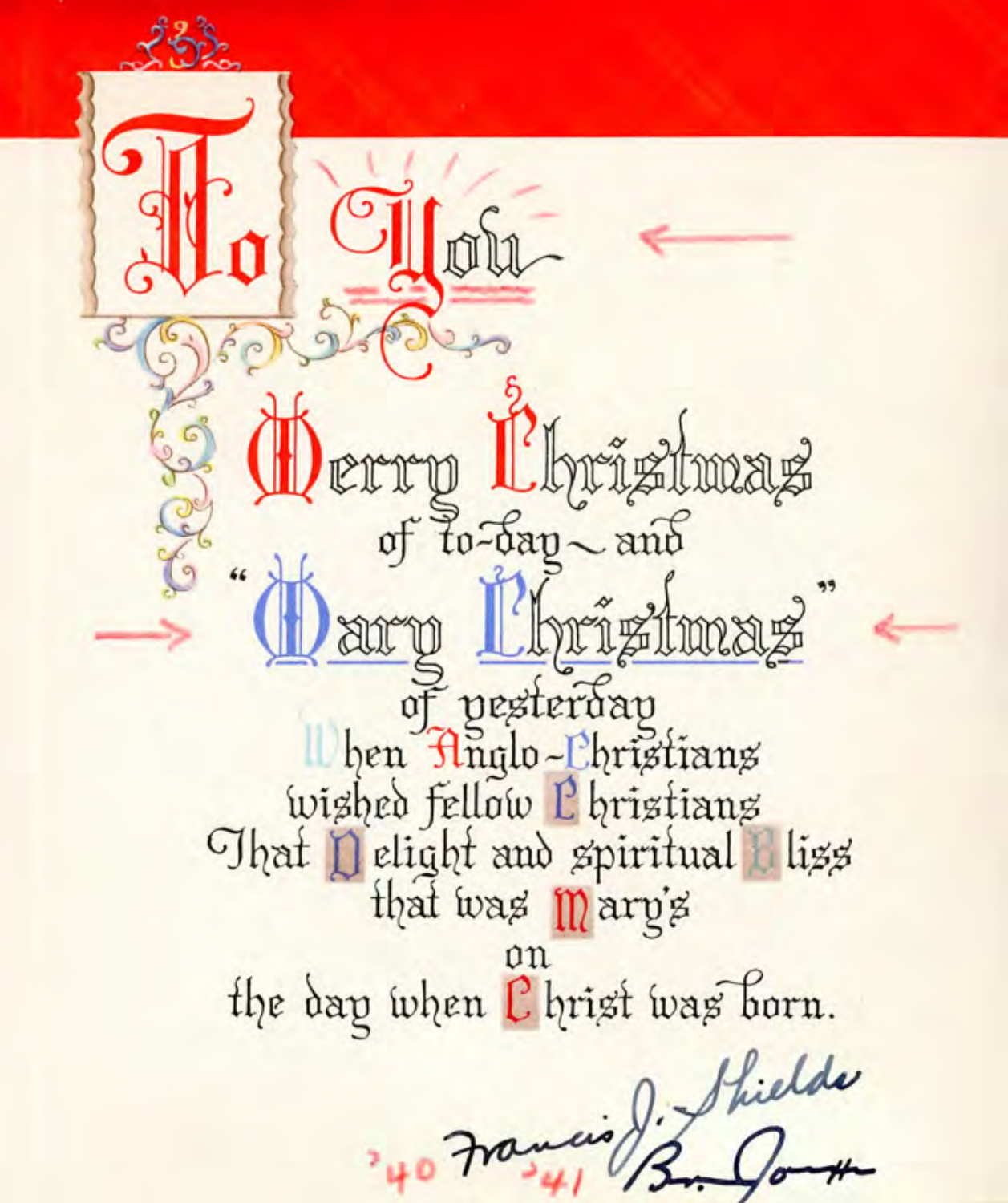COPYRIGHT 1940 THE SALVATORIAN FATHERS Nº 71

 $\mathcal{A}$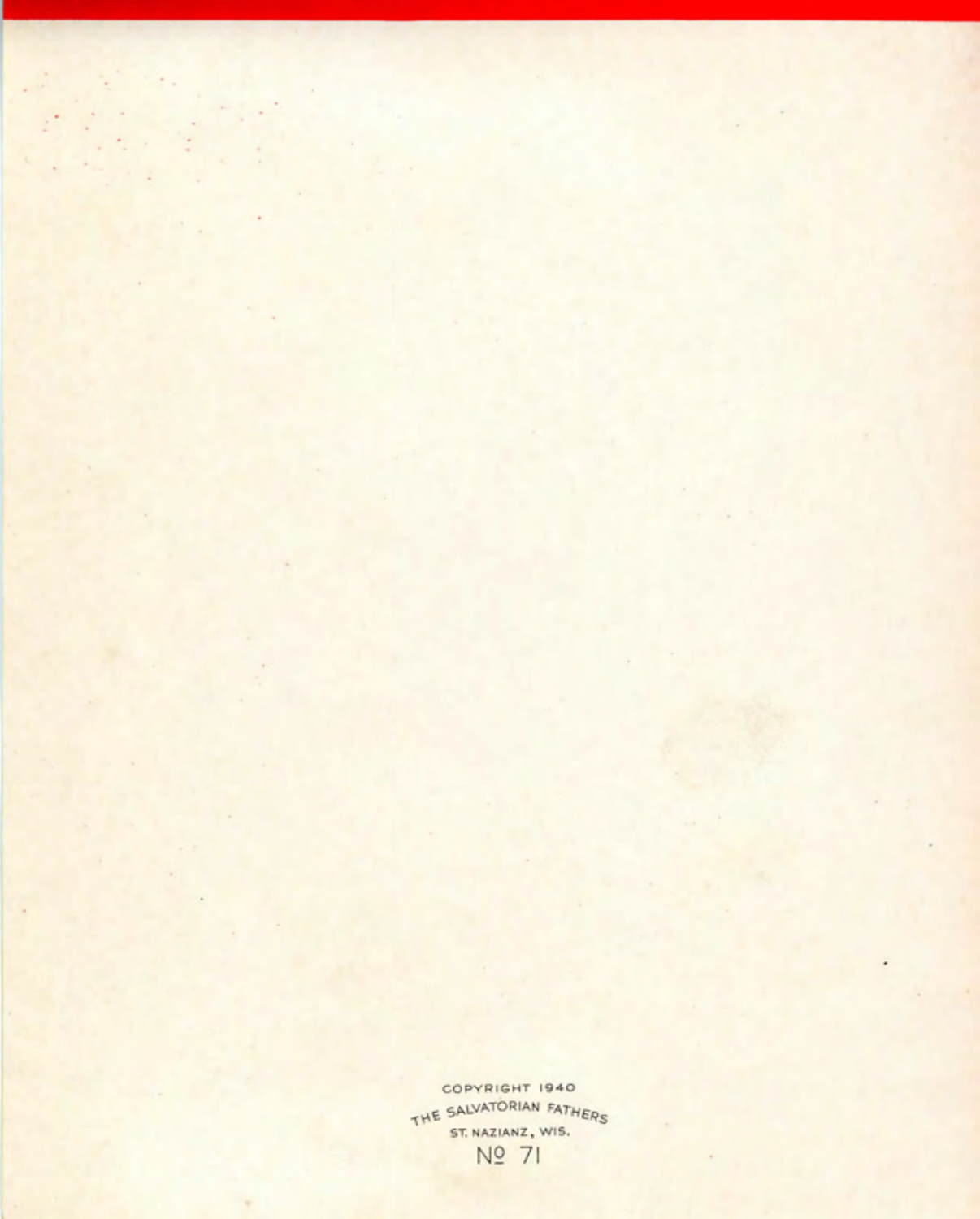

Love makes thieves of some of us. Many a man has received a life sentence for stealing a kiss.

I. O. U's. payable on sight should never be presented to blind men.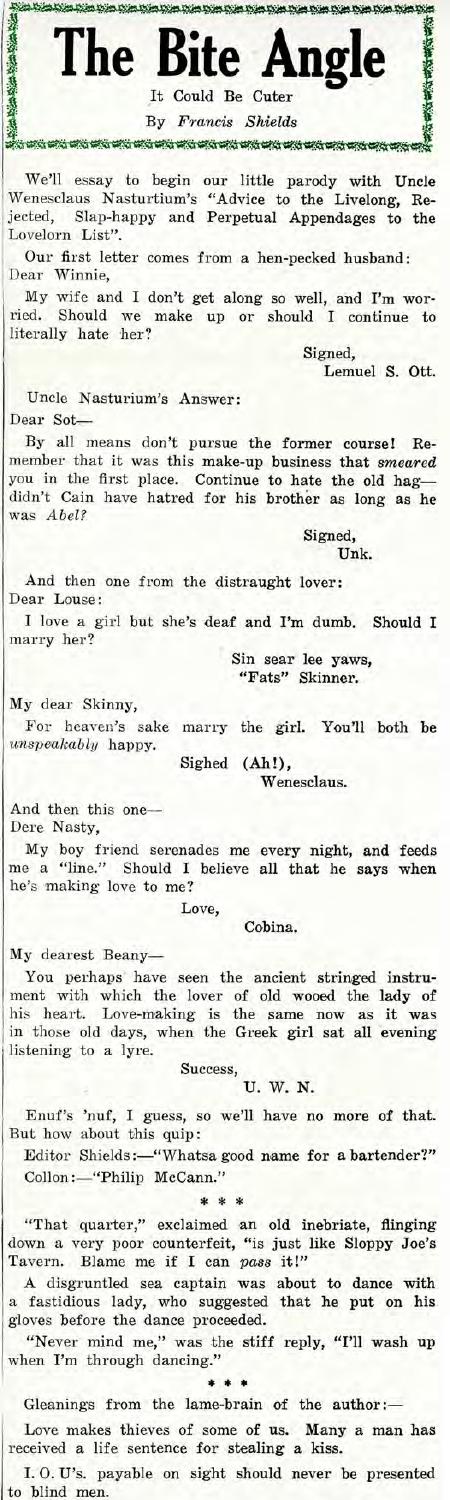# **VARSITY WINS FIRST ENCOUNTER**

# **Trounces St. Augustine's 31-24**

# By *William Martin*

Displaying fine form in their game of the season, St. Michael's Varsit beat St. Augustine's by the score of 31-24. The game was played on Dec. 6 at St. Athanasius' Hall. At the end of the first quarter, the Michaelmen were leading 6-5, but they were behind at the end of the second and third quarters. In the last period however, the team's offense and defense began to click, and where the final whistle was blown, St, and defense began to click, and wher Michael's had the game safely tucked away. Captain Charlie Pascale was high scorer of the game with 17 points, and Driscoll came close behind him with 9. The contest couldn't, by any means, be called a I walk-away, because the St. Augus tine's passing was working witl. clock -like precision. If the boys can keep up their fine playing, we might have a good chance at that C.H.S. A.A. Title. A little professional touch was added to the game by the announcing of Messrs. Prieato and Villari.

|          | G        |                |
|----------|----------|----------------|
| Pascale  | 8        | 17             |
| Driscoll | 8        |                |
| Sadowski |          | 2              |
| Zeitler  |          | $\overline{2}$ |
| Curtin   | $\Omega$ | J.             |
| Barrett  | 0        | 0              |
| Floyd    |          |                |
| Flaherty |          | O              |
|          |          |                |

# **3B -PRESENTS YULETIDE COMEDY**

#### *(Continued from Page* 3)

assumed by Tom Hennessy. Ken Johnson is the Stranger and Alphonse Villari adds an artistic touch to the play. The remainder of the Dramatis Personae includes Felix Beary, Howard Fulton, Victor Sadowski, George Astarita, Albert Rehorn, William Alford, Thomas McQuillan, Felix Millus, Marcello Panarello and others. The remaind of the class comprises the stage crew, prompters and scenery men.

3B has worked, in the short time allotted, to some extent on this play and hopes to make it a success. None of the actors promise to be outstanding, but we are sure they will do their best to entertain us. So, let us enter into the true Christmas spirit and enjoy the play which was never written for Broadway!

งของออกจายงของอ **THE SENIOR CLASS INVITES YOU TO ATIEND THE SENIOR .PROM JANUARY 17th** 

**Trackmen** *I Winged* 

### By *Haro*

In spite of the<br>the annual affair the annual affair c Trackmen, former attended by a r enjoyment seekers. this month a chee school auditorium social success of we may assume end was taken cai

nd was take. responsible for th William Averill, Joseph Lillis, Jo Martin Walsh. Th of Brother Quent the Winged "M" committee a good all. Mu sic was fr Vent and his oche University.

**AT THE** 

( *Continued f1*  Jimmy Gallagher a Home Notes:-

This section of deals with member student body who a<br>The freshmen su The freshmen st made us feel like

Teddy Miller an -the inseparableger and Rita Wac with his sister Eil, maurice and Bee Ridge High mal Kenny Johnson e resentative from E mercial, Jean I Burns was with Washington Irvin Driscoll, Jim Curt lin, and Jim Mc the company of Debs. Neil Goldin Evelyn Corkey; C and a Miss Byrne

We were unable everybody, but this the elite of Bay bush and Park S honor. We hope to again next year. S